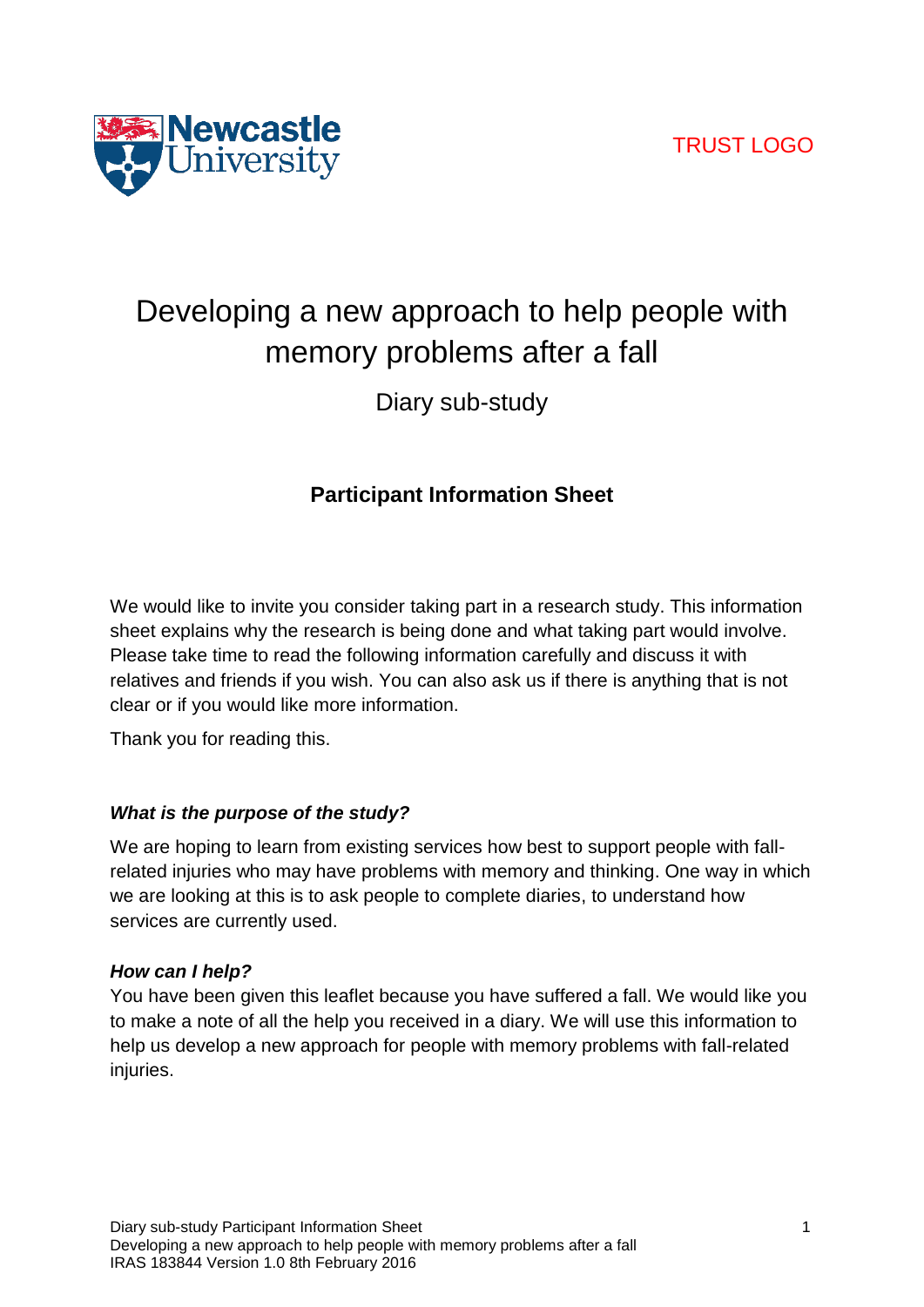# *What's involved?*

If you agree to take part:

- A member of the research team will contact you to arrange a convenient time to visit you and your relative/friend at home (or at hospital, if you are an inpatient at the time).
- They will discuss the study in more detail with you, answer any questions, and take your consent if you are happy to proceed.
- They will ask you some questions about your recent fall and what happened afterwards.
- They will ask you to complete a short test of your memory. It does not matter if you cannot answer the questions in this test.
- They will explain how they would like you, with the help of a relative or friend where necessary, to complete a diary for 12 weeks, keeping a note of the services you have been in contact with or used during this time.
- The diaries are returned to the research team by post, using pre-paid envelopes that we will supply.
- We will inform your GP that you are taking part in the study.
- If you record in the diary that you were seen by a health professional we may look at your medical notes to see what happened.
- We will also ask whether you would mind being approached about taking part in an interview. This is optional and there is a separate box on the consent form to indicate whether you would be willing to be contacted regarding this.

# *What difference will it make?*

It is unlikely that taking part will help you directly, however the information you provide within the diary may help us create a better approach to helping people with memory problems who fall in the future.

# *Are there any possible disadvantages to taking part?*

We are aware that discussing your possible involvement in the study may involve talking about potentially sensitive issues. The researchers will be aware of this possibility and will draw on their experience to avoid causing any distress. All efforts will be made to ensure the wellbeing of both yourself and your relative/friend, and you can ask that the researcher stop or suspend the discussion at any point.

# *Do I have to take part?*

No. It is entirely up to you to decide whether or not you take part. If you want to find out more about taking part in research, you can contact the NHS Patient Advisory Liaison Service (PALS) <*insert local number*>. You do not have to give a reason if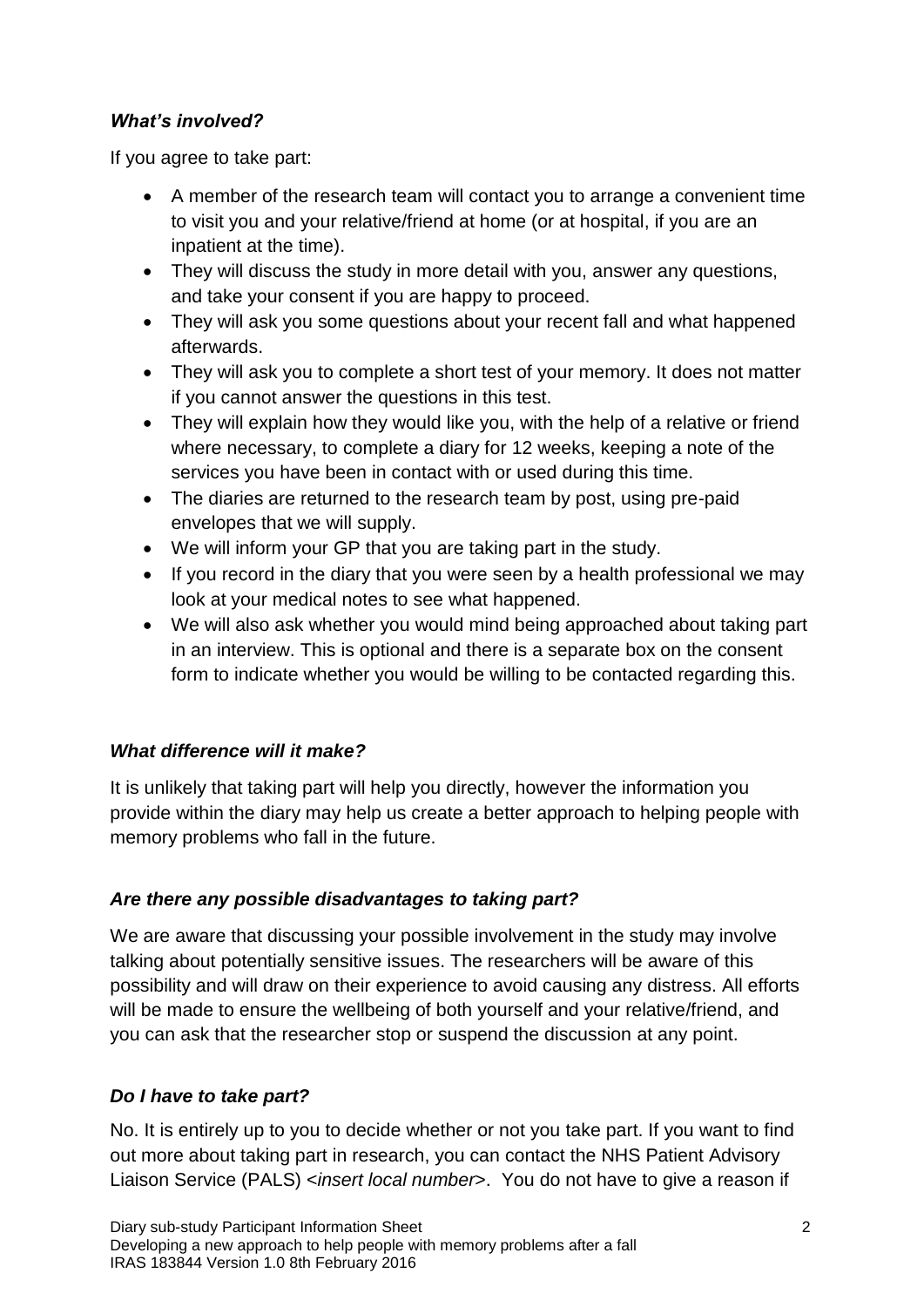you do not want to be involved. Whatever you decide will have no effect on the care you receive now or in the future. If you change your mind, you can leave the study at any time without giving a reason.

#### *How will my information be kept confidential?*

Any information you give us will be kept confidential. Your personal details will only be used if we need to contact you.

The Research and Development department oversee research taking place in The Newcastle upon Tyne Hospitals NHS Trust. They may look at data collected during the study to make sure that the research is being conducted properly.

If you tell us anything during the course of the study that could put yourself or other people at risk, we would have to act on this information by telling your doctor or others involved in your care.

#### *What will happen to the results of this study?*

The results will be presented at research meetings, and published on the National Institute for Health Research Health Technology Assessment programme website and in scientific journals. You will not be identified in any report or publication.

We will also present our findings at local PPI groups, and will send a newsletter to all our participants to keep them informed of how the study is progressing.

# *Who is organising and funding this study?*

This study will be organised by a team at Newcastle University. It is sponsored within the NHS by The Newcastle upon Tyne Hospitals NHS Foundation Trust.

The study is funded by the NHS through the National Institute for Health Research (NIHR) Health Technology Assessment programme.

#### *How have patients and the public been involved in this study?*

We have already shared our plans for this study with the Patient and Public Involvement organisation, Voice North. Members of this group will also be invited to give their views as the study progresses.

The management group that will oversee the running of the study will also include a patient with dementia, and an informal carer. Patients will also be invited to contribute to the other parts of this study.